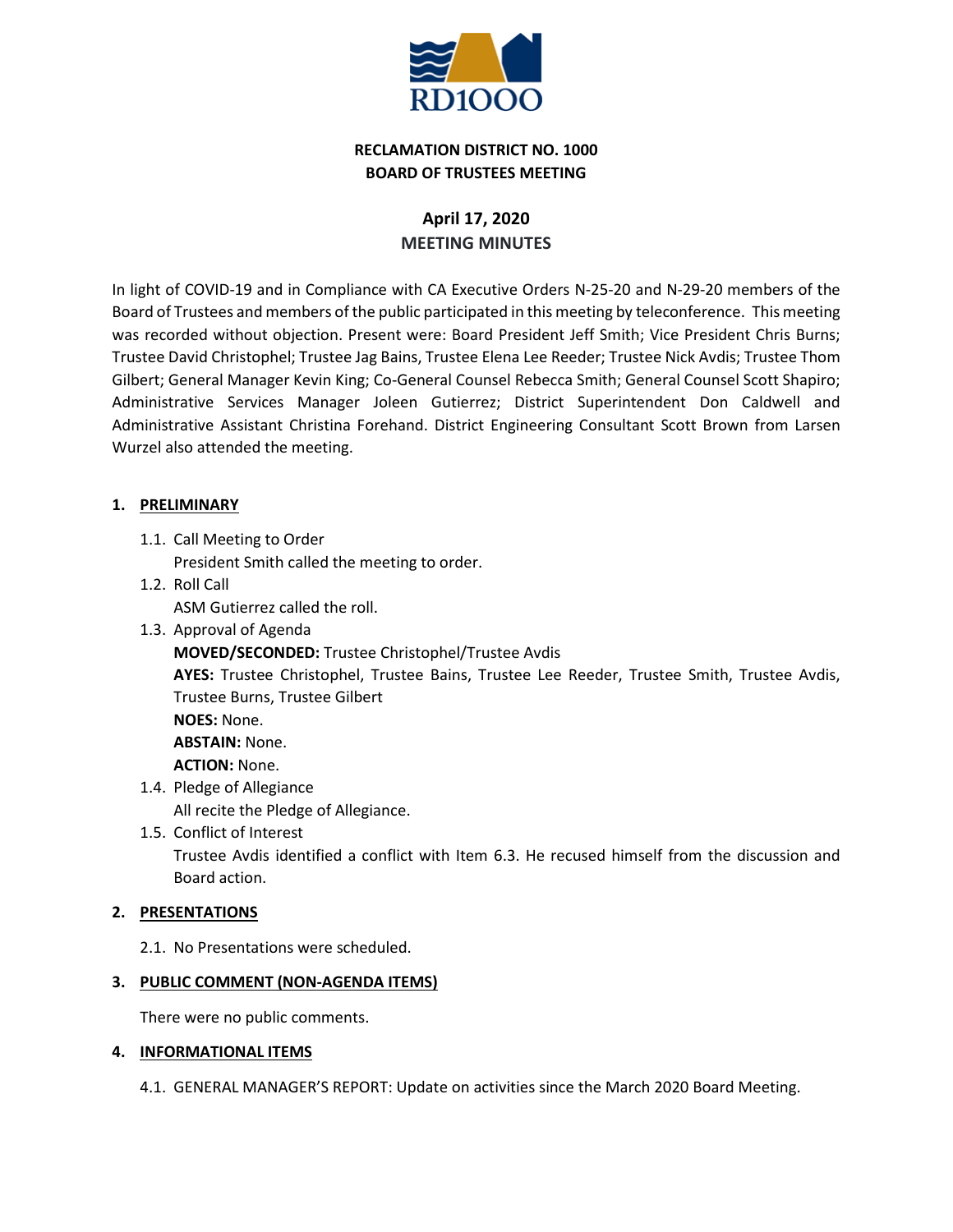General Manager Kevin King provided a verbal overview of his activities during the month of March 2020. A written report was included in the April 17, 2020 Board packet.

4.2. SUPERINTENDENT'S REPORT: Update on activities since the March 2020 Board Meeting.

A copy of the Superintendent's Report for March 2020 was included in the April 17, 2020 Board Packet. There were no comments or questions.

4.3. DISTRICT COUNSEL'S REPORT: Update on activities since the March 2020 Board Meeting.

Co-Counsel Rebecca Smith gave a verbal report of her District related activities during the month of March 2020. There were no comments or questions.

## **5. CONSENT CALENDAR**

*The Board considers all Consent Calendar items to be routine and will adopt them in one motion. There will be no discussion on these items before the Board votes on the motion, unless Trustees, staff or the public request specific items be discussed and/or removed from the Consent Calendar.*

Consent Calendar Items 5.1, 5.2, 5.3, 5.4, 5.5, and 5.6 were approved in one motion.

## **MOVED/SECONDED:** Trustee Burns/Trustee Avdis

**AYES:** Trustee Christophel, Trustee Bains, Trustee Lee Reeder, Trustee Smith, Trustee Avdis, Trustee Burns, Trustee Gilbert

## **NOES:** None.

# **ABSTAIN:** None.

**ACTION:** A motion to approve Consent Calendar Items 5.1, 5.2, 5.3, 5.4, 5.5, and 5.6 is approved.

- 5.1. APPROVAL OF MINUTES: Approval of Minutes from March 13, 2020 Regular Board Meeting. **ACTION:** Approved
- 5.2. TREASURER'S REPORT: Approve Treasurer's Report for March 2020. **ACTION:** Approved
- 5.3. EXPENDITURE REPORT: Review and Accept Report for March 2020. **ACTION:** Approved
- 5.4. BUDGET TO ACTUAL REPORT: Review and Accept Report for March 2020. **ACTION:** Approved
- 5.5. AUTHORIZATION TO SUBMIT GRANT APPLICATION: Review and Consider Adoption of Resolution No. 2020-04-01 Authorizing General Manager to Submit Application for Grant Funding with State of California Department of Water Resources – Flood Maintenance Assistance Program 2020/2021.

# **ACTION: Approved**

- 5.6. AUTHORIZATION TO EXECUTE FUNDING AGREEMENT: Review and Consider Adoption of Resolution No. 2020-04-02 Authorizing General Manager to Execute Funding Agreement with State of California Department of Water Resources – Flood Maintenance Assistance Program 2020/2021.
- 5.7. **ACTION: Approved.**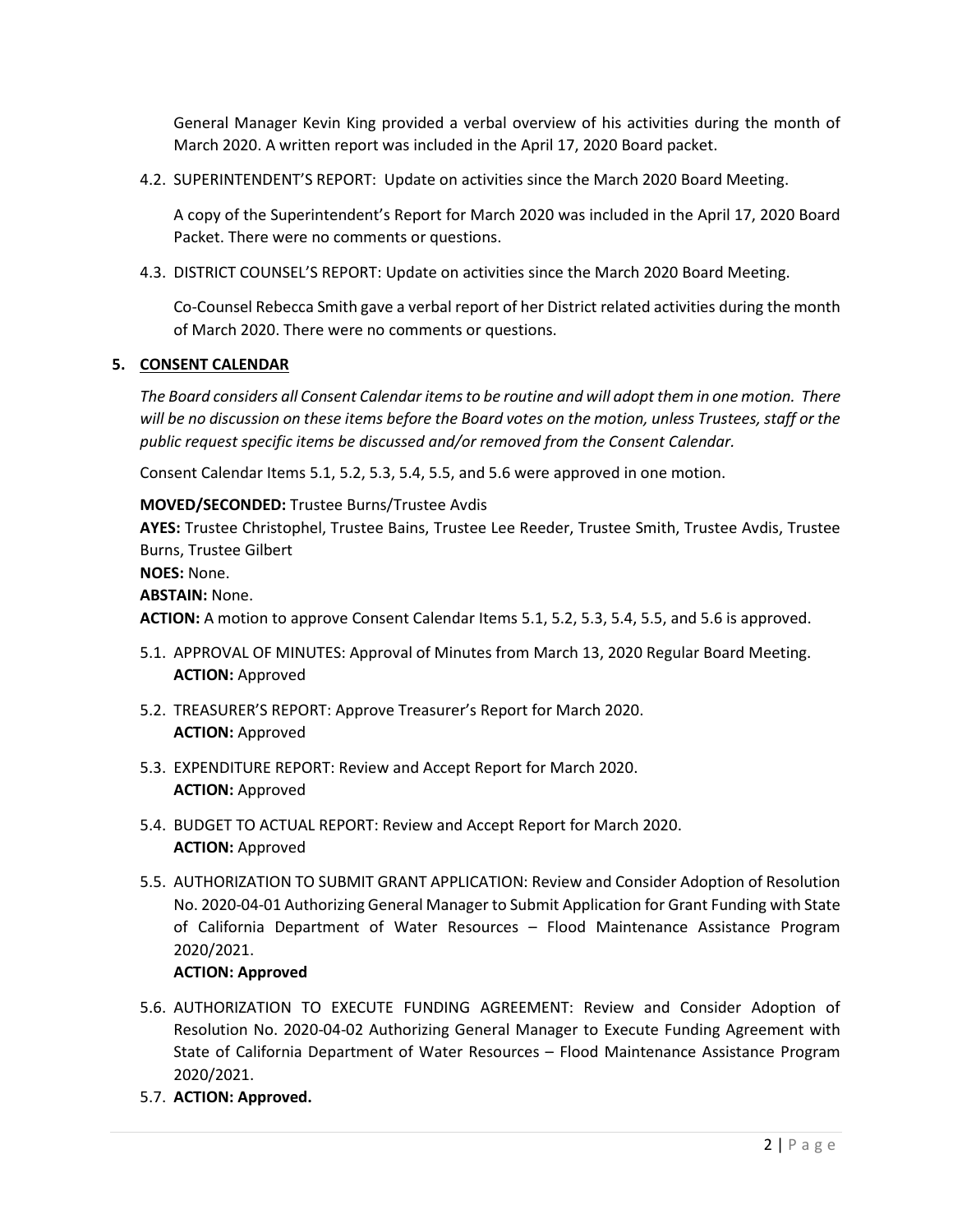#### **6. SCHEDULED ITEMS**

6.1. WARRANT FOR FUND TRANSFER: Review and Consider Approval of Warrant for Transferring Funds between Investment Accounts.

## **MOVED/SECONDED:** Trustee Burns/Trustee Smith

**AYES:** Trustee Christophel, Trustee Bains, Trustee Lee Reeder, Trustee Smith, Trustee Avdis, Trustee Burns, Trustee Gilbert

## **NOES:** None.

## **ABSTAIN:** None.

**ACTION:** A motion to approve warrant for transferring Funds between investment accounts is approved.

6.2. DISTRICT ELECTION & MODIFICATION OF TRUSTEES TERMS: Review and Consider Adoption of Resolution No. 2020-04-03 Adopting Election Procedures and Modifying Current Trustee Terms to Consolidate to State General Election Timeline.

Counsel Smith walked through the staff report and discussed the need for Resolution 2020-04- 03 and consolidating the District's election with the statewide General Election. Robust Board discussion followed.

Trustee Burns asked if the County denies consolidation, could the District consolidate on their own? Counsel Smith explained that if denied, the District would proceed on an independent path moving up the election one year early.

Trustee Avdis inquired about any communication with CSDA, possible legislative relief, and what constitutes agricultural land use. General Manager King will revisit the Water Code and established County zoning for parcels. Trustee Burns added that the Assessment Roll may help determine parcel use.

There were no public comments.

# **MOVED/SECONDED:** Trustee Bains/Trustee Lee Reeder

**AYES:** Trustee Christophel, Trustee Bains, Trustee Lee Reeder, Trustee Smith, Trustee Avdis, Trustee Burns, Trustee Gilbert

**NOES:** None.

**ABSTAIN:** None.

**ACTION:** A motion to adopt Resolution 2020-04-03 Adopting Election Procedures and Modifying Current Trustee Terms to Consolidate to State General Election Timeline is approved.

Counsel Smith advised to select the metric the District will use to identify agricultural use. General Manager King will then research and verify.

Counsel Scott Shapiro advised a Committee could also meet and make a determination on land use.

There were no public comments.

#### **MOVED/SECONDED:** Trustee Burns/Trustee Avdis

**AYES:** Trustee Christophel, Trustee Bains, Trustee Lee Reeder, Trustee Smith, Trustee Avdis Trustee Burns, Trustee Gilbert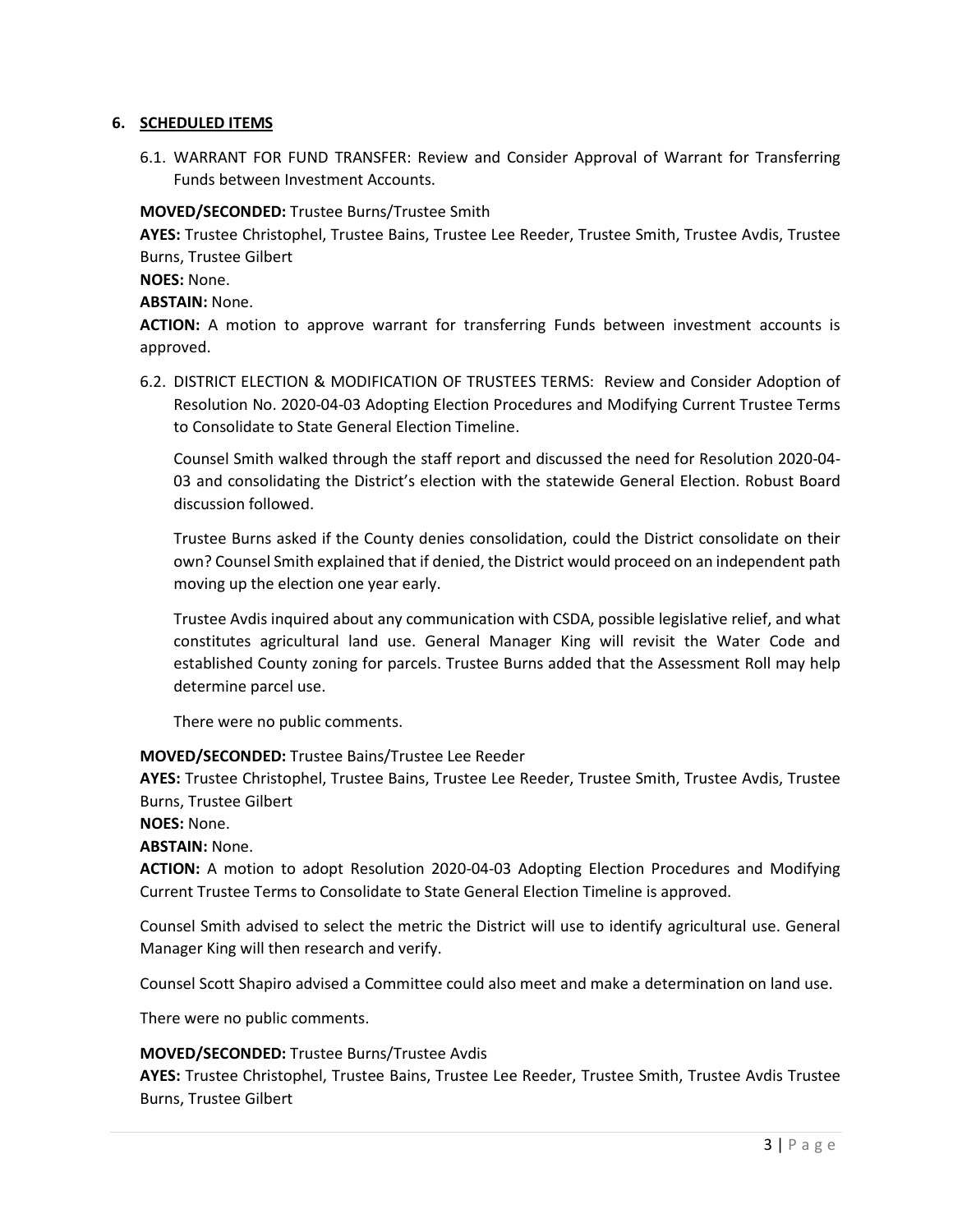**NOES:** None.

#### **ABSTAIN:** None.

**ACTION:** Motion to direct the Legal Committee to make the evaluation required by Water Code Section 50780.18 and the Board will adopt the methodology endorsed by the Legal Committee is approved.

6.3. RATIFICATION OF FUNDING AGREEMENT: Review and Consider Ratification of Funding Agreement for Upper Westside Development Project Processing Funding Agreement.

Trustee Nick Avdis recused himself from Item 6.3 discussion and vote; his firm represents the property-owning group seeking entitlements with the County. Due to digital format of this meeting, Trustee Avdis turned off his video camera and listened in.

General Manager King provided an overview of the funding agreement. Trustee Smith inquired about rates. General Manager King made know overhead rates are subject to changed and the development group has been advised.

There were no public comments.

#### **MOVED/SECONDED:** Trustee Burns/Trustee Gilbert

**AYES:** Trustee Christophel, Trustee Bains, Trustee Lee Reeder, Trustee Smith, Trustee Burns, Trustee Gilbert

**NOES:** None.

**ABSTAIN:** None.

**RECUSED:** Trustee Avdis

**ACTION:** A motion to approve ratification of Funding Agreement for the Upper Westside Development Project Processing Funding Agreement.

6.4. FISCAL YEAR 2019/2020 BUDGET ADJUSTMENT: Review and Consider Budget Adjustment for Fiscal Year 2019/2020 for Purchase of Replacement Vehicles.

General Manager King made known the District has an opportunity to procure three additional trucks at 2019 fleet pricing. Generally, trucks are offered at \$500 over invoice.

Trustee Gilbert inquired about pricing and whether a consideration was made for a previous year model. Trustee Avdis stated the pricing seemed pretty good for the trucks. Trustee Smith added for maintenance and consistency he would support the purchase.

There were no public comments.

#### **MOVED/SECONDED:** Trustee Gilbert/Trustee Smith

**AYES:** Trustee Christophel, Trustee Bains, Trustee Lee Reeder, Trustee Smith, Trustee Avdis, Trustee **Gilbert** 

**NOES:** None.

**ABSTAIN:** Trustee Burns

**ACTION:** A motion to approve a budget amendment for FY 2019/2020 to purchase three replacement vehicles is approved.